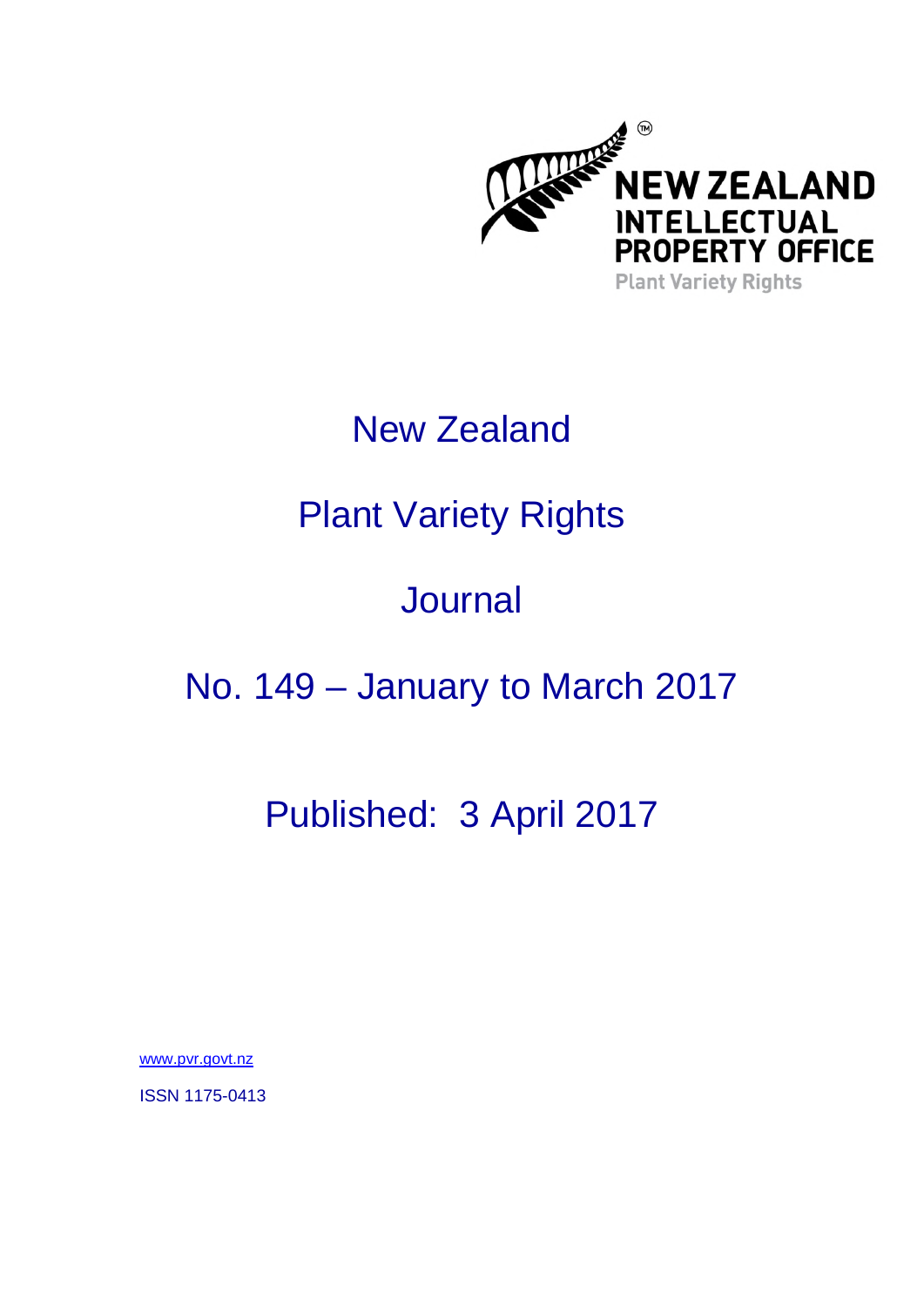#### I. GENERAL INFORMATION

#### I.A CLOSING DATES – NOTICE TO BREEDERS ENTERING VARIETIES IN CENTRAL DUS TRIALS

CONDUCTED BY THE PVR OFFICE

You will need to meet the following deadline in order to have your variety included in the central trials to be established in 2017 –

| Winter and Alternate Cereals | Make application by 15 April 2017 |
|------------------------------|-----------------------------------|
| Spring Cereals and Peas      | Make application by 15 July 2017  |
| Grass endophytes             | Make application by 1 July 2017   |

I.B NEW TECHNICAL GUIDANCE DOCUMENTS ON THE WEBSITE

An updated technical guidance document regarding the Availability and Supply of Plant Material for PVR purposes is now available a[t https://www.iponz.govt.nz/about-ip/pvr/technical](https://www.iponz.govt.nz/about-ip/pvr/technical-guidance/current/availability-and-supply-of-plant-material/)[guidance/current/availability-and-supply-of-plant-material/.](https://www.iponz.govt.nz/about-ip/pvr/technical-guidance/current/availability-and-supply-of-plant-material/)

The document provides information regarding the requirement of the applicant to provide access to plant material for PVR purposes and for this to occur in a timely manner.

A new technical guidance document regarding the Duration of DUS Testing and Fee Requests is now available a[t https://www.iponz.govt.nz/about-ip/pvr/technical-guidance/current/the-duration-of](https://www.iponz.govt.nz/about-ip/pvr/technical-guidance/current/the-duration-of-dus-testing-and-fee-requests/)[dus-testing-and-fee-requests/.](https://www.iponz.govt.nz/about-ip/pvr/technical-guidance/current/the-duration-of-dus-testing-and-fee-requests/)

The document sets out the standard length of testing for crop types and provides information regarding the possible extension of those time periods and the associated fees.

A new technical guidance document regarding the Technical Questionnaire is now available at <https://www.iponz.govt.nz/about-ip/pvr/technical-guidance/current/the-tech/>

The document provides explanation regarding the use of technical questionnaire information in DUS testing and the possible consequences for an application if that information is poor or in complete.

VIII.C Update to the Address and Information for Supplying Seed Samples

The following address and information for the supply of seed samples has been updated and is available on the website:<https://www.iponz.govt.nz/about-ip/pvr/apply/>

A [seed sample,](https://www.iponz.govt.nz/about-ip/pvr/apply/#seed-samples) and germination test certificate (including a vigour test in the case of peas) no more than 3 months old, for every application for an arable crop, pasture plant, amenity grass or vegetable variety. This must be supplied to one of the following addresses:

o **Via courier:** AsureQuality South Drive Lincoln University **Canterbury**